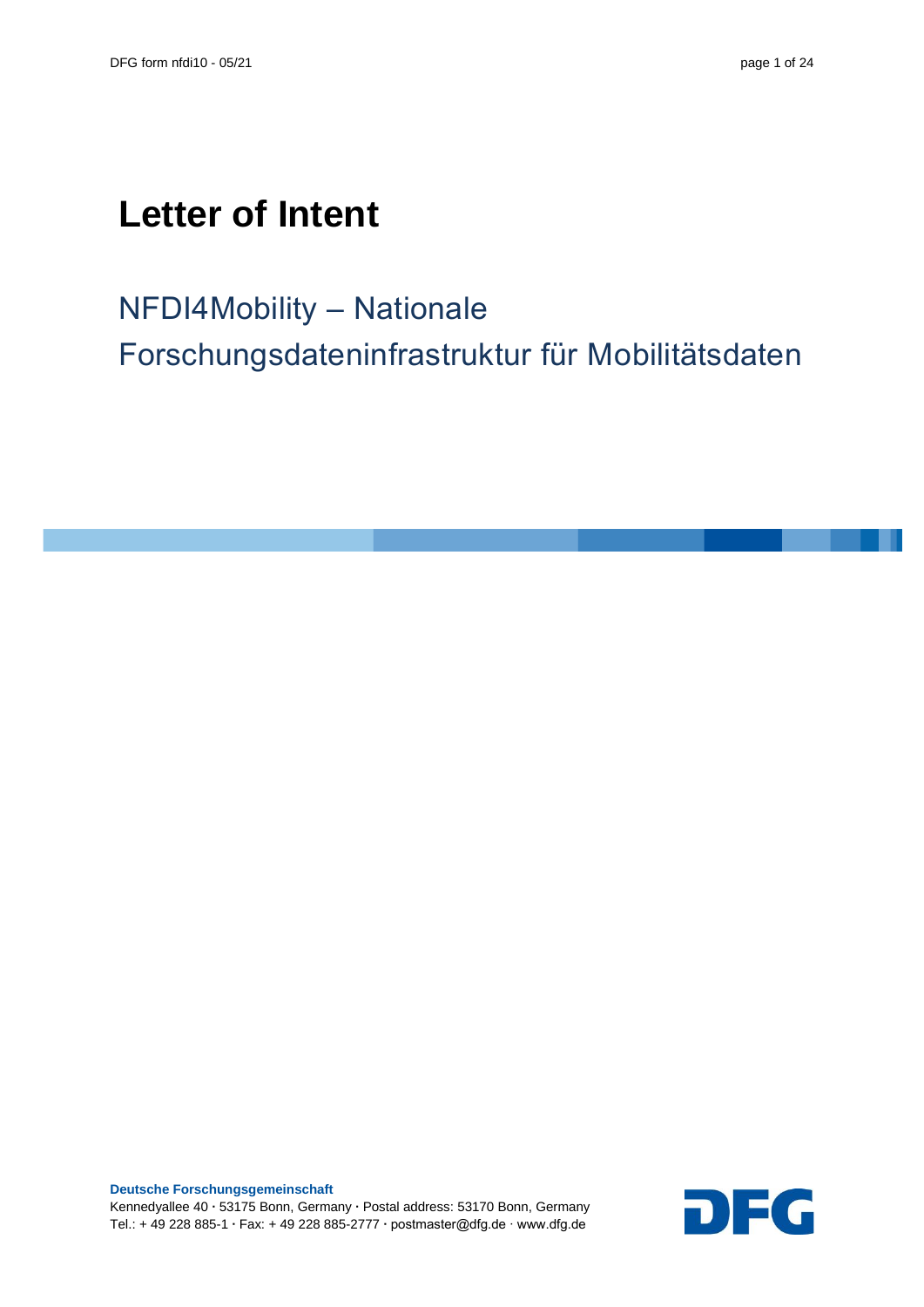# 1. Binding letter of intent as advance notification of a full proposal

 $\boxtimes$  | Binding letter of intent (required as advance notification for proposals in 2021)

### 2. Formal details

- **Planned name of the consortium** National Research Data Infrastructure for Mobility Technology
- **Acronym of the planned consortium** NFDI4Mobility

#### **Applicant institution**

Karlsruhe Institute of Technology (KIT), Kaiserstraße 12, 76131 Karlsruhe Prof. Dr.-Ing. Holger Hanselka

#### **Spokesperson**

Prof. Dr. J. Marius Zöllner, [marius.zoellner@kit.edu,](mailto:marius.zoellner@kit.edu) KIT, Institute of Applied Informatics and Formal Description Methods (AIFB)

#### **Co-spokesperson**

Prof. Dr. rer. nat. Frank Gauterin, [frank.gauterin@kit.edu,](mailto:frank.gauterin@kit.edu) KIT, Institute of Vehicle System Technology Prof. Dr. Anne Koziolek, [anne.koziolek@kit.edu,](mailto:anne.koziolek@kit.edu) KIT, Institute for Program Structures and Data Organization Prof. Dr. Jörn Müller-Quade, [crypto-info@iti.kit.edu,](mailto:crypto-info@iti.kit.edu) KIT, Institute of Theoretical Informatics Prof. Dr. Ralf Reussner, [ralf.reussner@kit.edu,](mailto:ralf.reussner@kit.edu) KIT, Institute for Program Structures and Data Organization

#### **Co-applicant institution**

Technische Universität Berlin (TUB), Straße des 17. Juni 135, 10623 Berlin Prof. Dr. Christian Thomsen

#### **Co-spokesperson**

Prof. Dr. Sahin Albayrak, [sahin.albayrak@dai-labor.de,](mailto:sahin.albayrak@dai-labor.de) TUB, Distributed Artifical Intelligence Laboratory Prof. Dr. Ingo Weber, [ingo.weber@tu-berlin.de,](mailto:ingo.weber@tu-berlin.de) TUB, Chair of Software and Business Engineering Prof. Dr. Frank Straube, [frank.straube@tu-berlin.de,](mailto:frank.straube@tu-berlin.de) TUB, Chair of Logistics Prof. Dr.-Ing. Stefan Tai, [tai@tu-berlin.de,](mailto:tai@tu-berlin.de)

Kennedyallee 40 **∙** 53175 Bonn, Germany **∙** Postal address: 53170 Bonn, Germany Tel.: + 49 228 885-1 **∙** Fax: + 49 228 885-2777 **∙** postmaster@dfg.de ∙ www.dfg.de

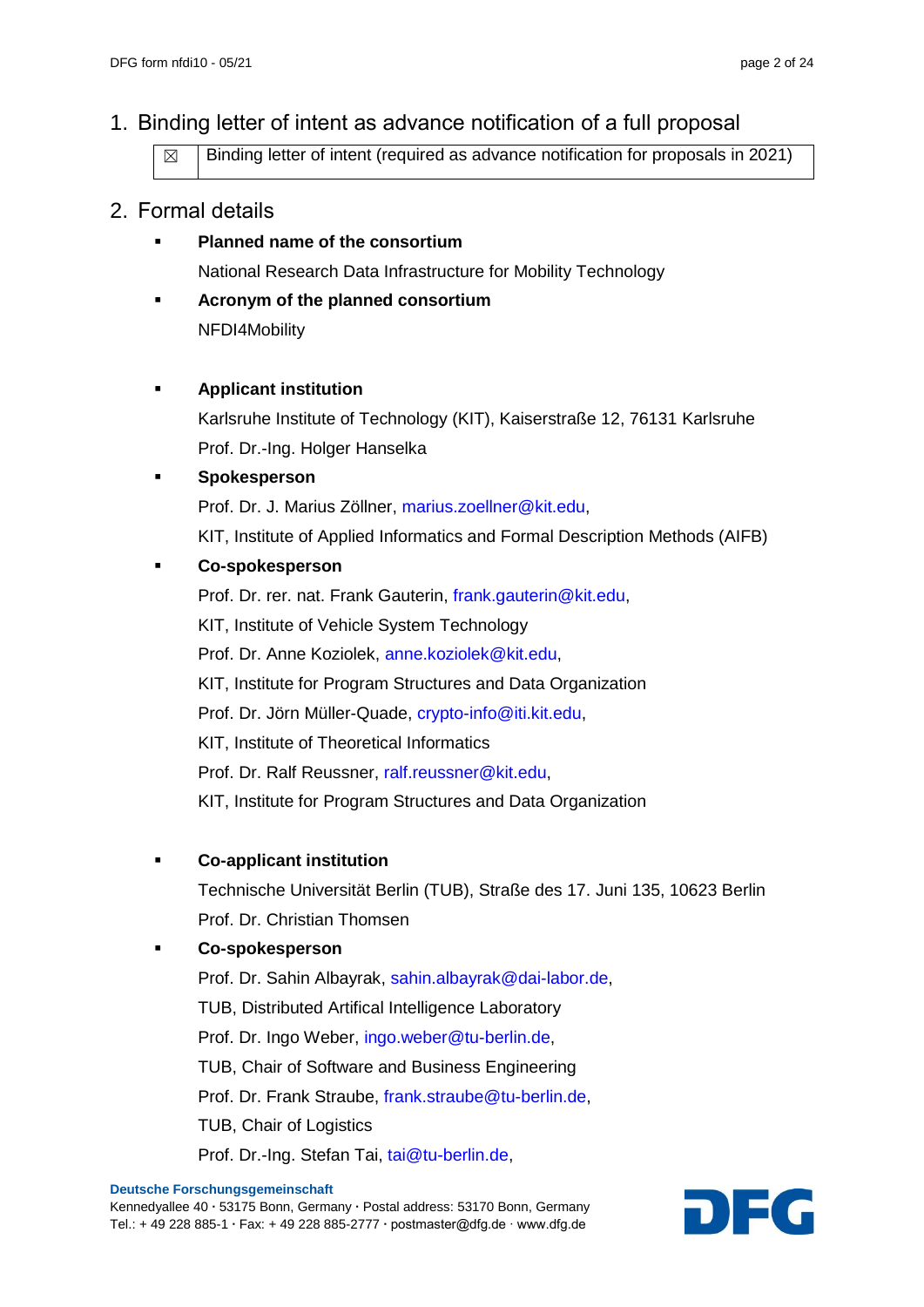TUB, Chair of Information Systems Engineering

#### **Co-applicant institution**

Fraunhofer Institute of Optronics, System Technologies and Image Exploitation (IOSB), Fraunhoferstraße 1, 76131 Karlsruhe Prof. Dr.-Ing. habil. Jürgen Beyerer

#### **Co-spokesperson**

Prof. Dr.-Ing. Jürgen Beyerer, [Juergen.Beyerer@iosb.fraunhofer.de,](mailto:Juergen.Beyerer@iosb.fraunhofer.de) Fraunhofer Institute of Optronics, System Technologies and Image Exploitation IOSB

#### **Co-applicant institution**

FZI Research Center for Information Technology (FZI), Haid-und-Neu-Str 10-14, 76133 Karlsruhe Prof. Dr. Andreas Oberweis, Jan Wiesenberger, Prof. Dr. J. Marius Zöllner

#### **Co-spokesperson**

Dr. Alexander Viehl, [Viehl@fzi.de,](mailto:Viehl@fzi.de) FZI, Technical cognitive systems

#### **Co-applicant institution**

German Aerospace Centre (DLR) Institute of Transport Research, Rudower Chaussee 7, 12489 Berlin

Prof. Dr. rer. nat. Barbara Lenz

# **Co-spokesperson** Prof. Dr. Meike Jipp, [Meike.Jipp@dlr.de,](mailto:Meike.Jipp@dlr.de) DLR, Institute of Transport Research

#### **Co-applicant institution**

Gottfried Wilhelm Leibniz Universität Hannover (LUH), Nienburger Straße 1, 30167 Hannover

Prof. Dr. Volker Epping

#### **Co-spokesperson**

Prof. Dr. Christian Heipke, [heipke@ipi.uni-hannover.de,](mailto:heipke@ipi.uni-hannover.de) LUH, Institute of Photogrammetry and GeoInformation

#### **Co-applicant institution**

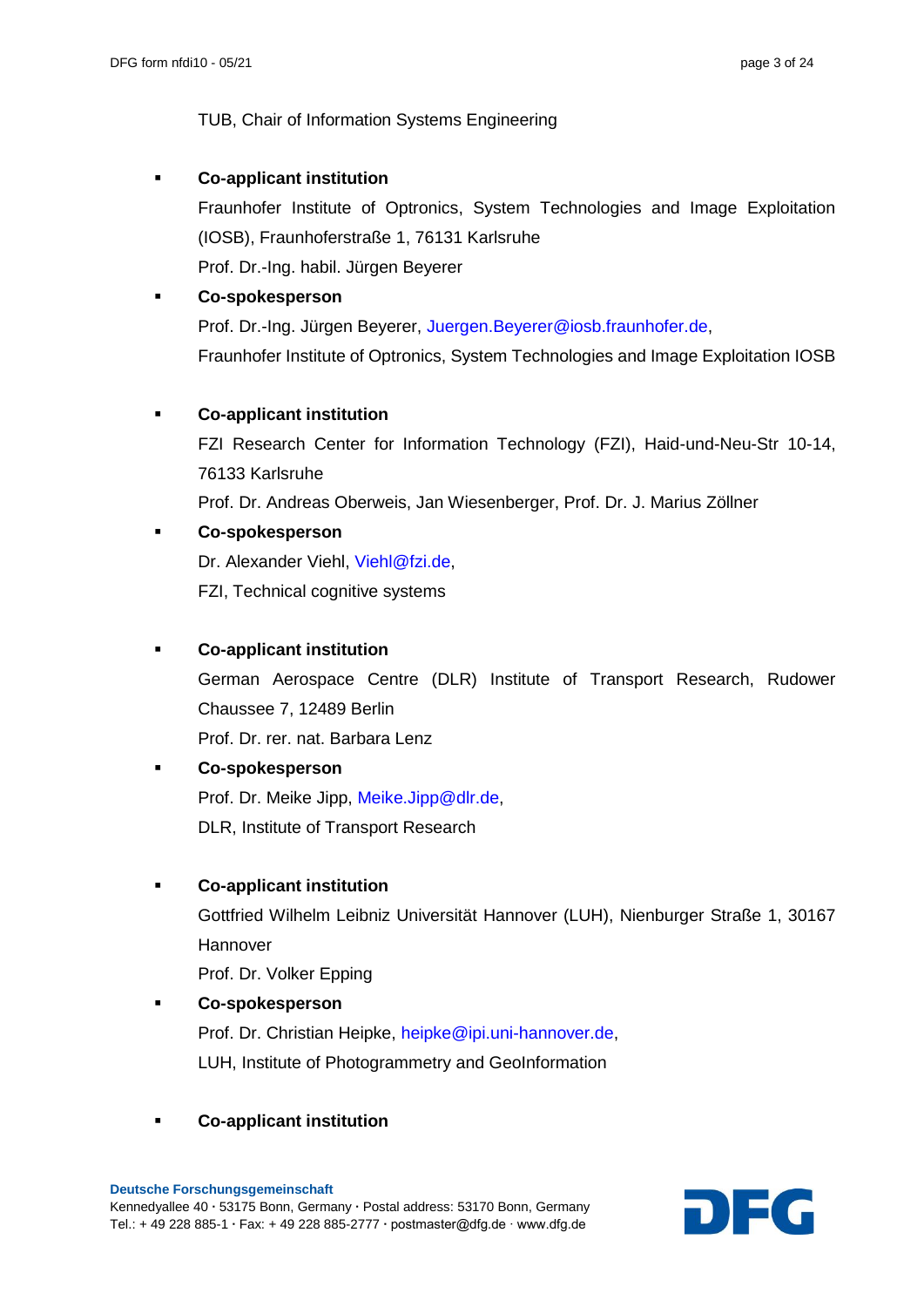Technische Universität Braunschweig (TUBS), Mühlenpfordtstr. 23, 38106 **Braunschweig** Prof. Anke Kaysser-Pyzalla

#### **Co-spokesperson**

Prof. Dr. Ina Schaefer, [i.schaefer@tu-braunschweig.de,](mailto:i.schaefer@tu-braunschweig.de)

TUBS, Institute of Software Engineering and Automotive Informatics

#### **Co-applicant institution**

Technische Universität Darmstadt (TUDA), Otto-Berndt-Straße 2, 64287 Darmstadt Prof. Dr. Tanja Brühl

#### **Co-spokesperson**

Prof. Dr. Hermann Winner, [winner@fzd.tu-darmstadt.de,](mailto:winner@fzd.tu-darmstadt.de) TUDA, Institute of Automotive Engineering

#### **Co-applicant institution**

Technische Universität München (TUM), Arcisstr. 21, D-80333 Munich Prof. Dr. Thomas F. Hofmann

#### **Co-spokesperson**

Prof. Dr. Klaus Bogenberger, [klaus.bogenberger@tum.de,](mailto:klaus.bogenberger@tum.de) TUM, Chair of Traffic Engineering and Control

#### **Co-applicant institution**

University of Cologne (UoC), Albertus-Magnus-Platz, 50923 Köln Prof. Dr. Dr. h.c. Axel Freimuth

#### **Co-spokesperson**

Prof. Dr. Andreas Vogelsang, [vogelsang@cs.uni-koeln.de,](mailto:vogelsang@cs.uni-koeln.de) UoC, Chair of Software and Systems Engineering

#### **Co-applicant institution**

Goethe University Frankfurt, Theodor-W.-Adorno-Platz 1 60323 Frankfurt am Main Prof. Dr. Enrico Schleiff

#### **Co-spokesperson**

Prof. Dr. Indra Spiecker genannt Döhmann, LL.M. (Georgetown), [spiecker@jur.uni](mailto:spiecker@jur.uni-frankfurt.de)[frankfurt.de,](mailto:spiecker@jur.uni-frankfurt.de)

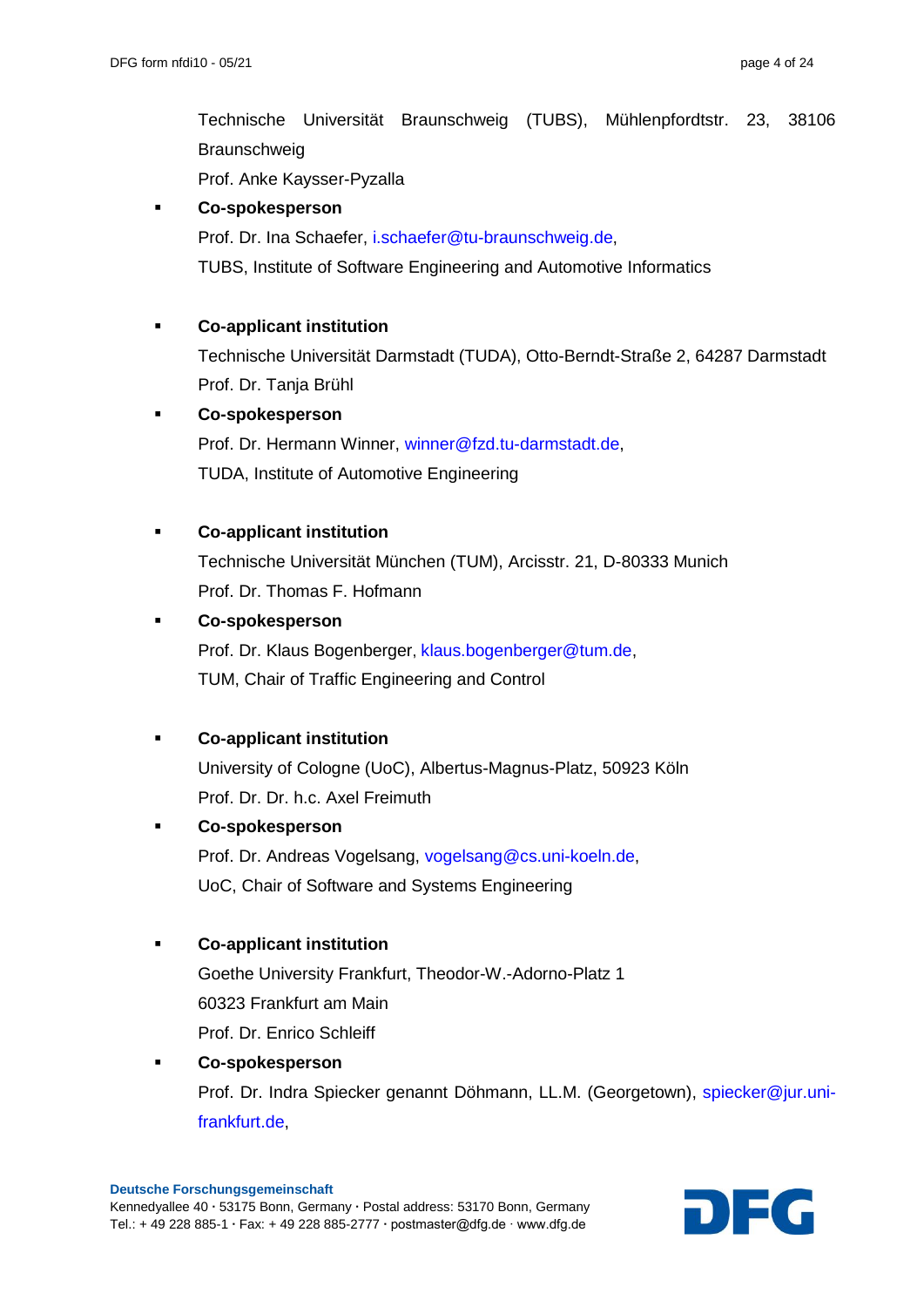Chair in Administrative and Constitutional Law, Environmental Law, Information Law and Legal Theory

 **Co-applicant institution** Leibniz Information Centre for Science and Technology (TIB), Welfengarten 1 B, 30167 Hannover Prof. Dr. Sören Auer

 **Co-spokesperson** Dr. Irina Sens, [irina.sens@tib.eu,](mailto:irina.sens@tib.eu) Head of Library Operations

 **Participant** Armin Rupalla, ASAM e.V.

# **Participant** Dr. Achim Bonte and Dr. Irina Sens, FID move, Specialised Information Service Mobility and Transport Research

**Participant**

Prof. Dr. Klaus Dietmayer, Ulm University (UU)

**Participant**

Prof. Dr. Franz Quint, University of Applied Sciences, Karlsruhe

**Participant**

Prof. Dr. Daniel Göhring, Freie Universität Berlin (FUB), Berlin

**Participant**

Dr.-Ing. Gotthard Meinel, Leibniz Institute of Ecological Urban and Regional Development (IOER), Dresden

### 3. Objectives, work programme and research environment

#### **Research area of the proposed consortium (according to the DFG classification system)**

407-04 Verkehrs- und Transportsysteme, Intelligenter und automatisierter Verkehr 409-06 Informationssysteme, Prozess- und Wissensmanagement

# **Concise summary of the planned consortium's main objectives and task areas Main Objectives:**

The NFDI4Mobility initiative aims to create data management structures for research on groundbased mobility with detailed consideration of technical systems. A sound data repository for scientific use will provide combined access to data generated by research vehicles, test fields, digital infrastructures, mobile devices, etc. of research institutions in Germany and Europe. The

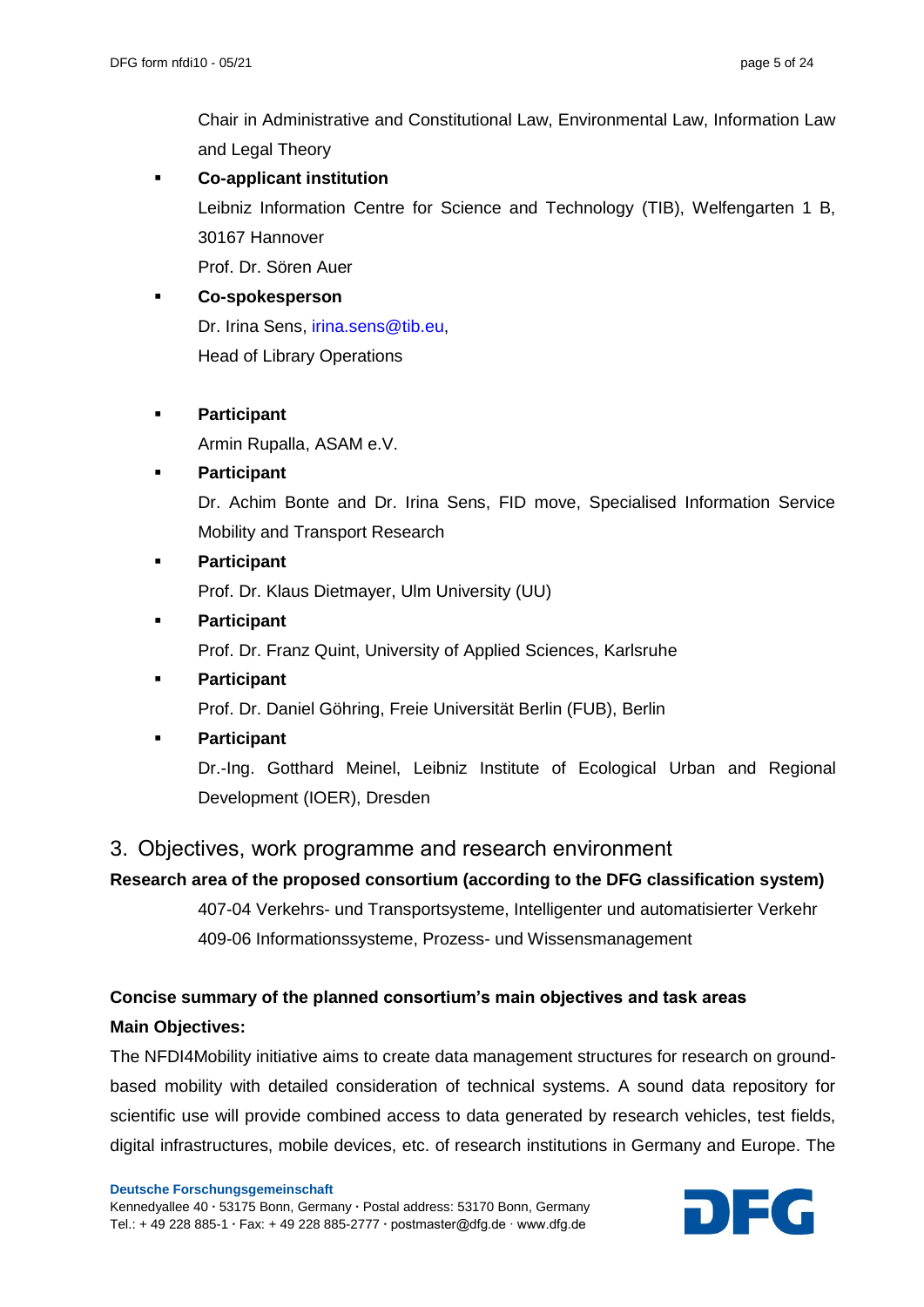platform will allow for search and analysis at different levels of abstraction, from raw data to highlevel descriptions of scenes and scenarios to support the development of technical systems as well as understanding mobility behaviour and systemic integration.

The most important objectives of the consortium are:

- Provide easy access to comprehensive data for mobility research
- Integrate physical test fields / trial sites related to mobility research, which will provide continuous data flow to the platform
- Realize compatibility of data sources, which will allow search, analysis, and data processing across multiple repositories
- Improve the compatibility of metadata schemas and data exchange interfaces in the mobility domain by contributing to the relevant standardization efforts
- Allow search for complex patterns and scenes in data on different levels from raw to highly aggregated data without violation of personal rights
- Ensure the availability and longevity of data on the NFDI4Mobility platform
- Support the reproducibility of research in the domain of mobility technology
- Maximize the impact of the platform by reaching a large community of users and stakeholders in the domain of mobility technology
- Provide training and active support to the community for maximizing the usability of the platform and accessibility of research data
- Improve the global visibility of German researchers and research institutes in the domain of mobility research

#### **Task Areas (TA)**

The task area **Architecture** will moderate the architecture design process. The architecture of the NFDI4Mobility platform shall be modelled and documented explicitly to coordinate the different activities and tools around the data lifecycle and the development of the platform. Making architecturally significant design decisions is a central crosscutting process where all task areas will contribute. The measures in this TA will moderate the process, make suggestions, evaluate alternatives and document the decisions. As a result, the architecture will define interfaces, component specifications, their dependencies and variations.

The purpose of the task area **Metadata Schema** is the identification of a metadata schema for the description of data sets relevant for the given NFDI4Mobility data context, that is "… groundbased transport and its travel behaviour aspects with detailed consideration of technical systems". For this, an inventory of data sources is needed. This inventory will cover both i.) already available and known data sources and ii.) expected future data sources. Based on this inventory

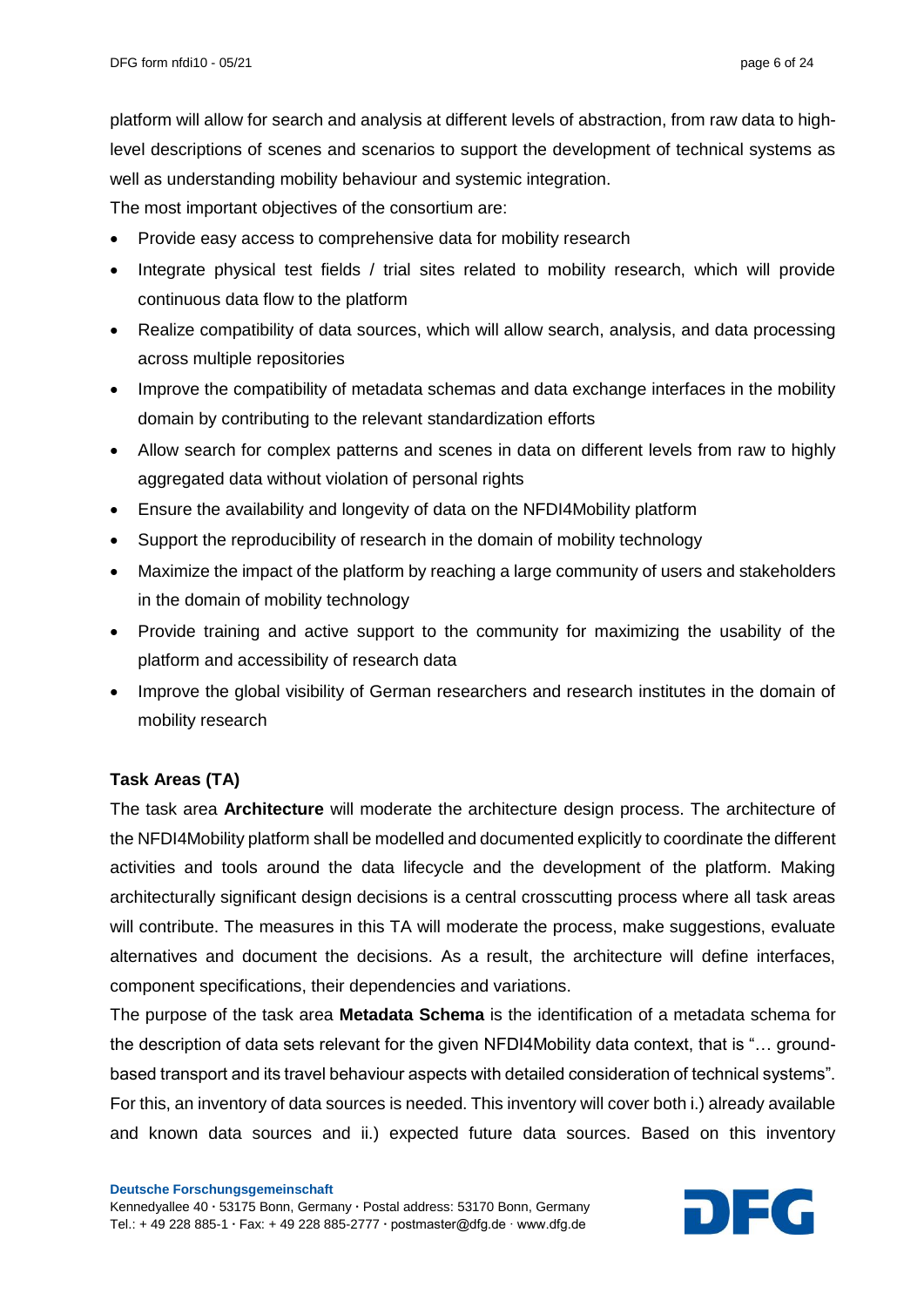investigation, one or several metadata schemes will be assessed with respect to its applicability for the NFDI4Mobility platform.

The task area **Data Acquisition and Use Cases** will design, evaluate and update processes that allow an ongoing growth of the NFDI4Mobility platform. For this goal processes to establish contact with new data providers as well as standardization and refinement of the data acquisition process are done in this TA. Additionally, use cases and requirements from various stakeholders are also part of this TA to ensure maximal relevancy and usability of these datasets for various user groups and an expanding community.

The purpose of the task area **Data Preprocessing** is to process data streams from a single platform (a vehicle, a stationary traffic sensor system) upon upload, with the option to reprocess occasionally on demand if new requirements or new capabilities are introduced to the NFDI platform. The processing aims to assist cross-platform fusion performed in TA Consistency, and in particular the handling of user queries in TA Data Analysis, by precomputing relevant features. It also anonymizes privacy-critical data within the stream.

The NFDI4Mobility considers data coming from a variety of domains and sources, such as autonomous cars, simulation environments, real-world testbeds amongst others. For each of these origins, there are domain-specific analysis methods for varying user needs and applications. The challenge we are addressing in the task area **Data Analysis** is to determine the best suitable analysis method for a specific task in the mobile technology application domain and then to integrate these methods and their results to build human understandable analysis workflows beyond specific tasks across application (sub-)domains.

The goal of the task area **Data Use and Reuse** is to develop a sustainable operating model for the NFDI4Mobility platform. The measures in the task area are structured along the dimensions of Ecosystem Quality, Ecosystem Health, Ecosystem Governance, Ecosystem Storage, and Ecosystem Usage. In an additional measure, we will collect the results of the different dimensions and develop a sustainable operating model for the platform.

The purpose of the task area **Privacy** is to ensure that all data shared with the NFDI4Mobility platform appropriately respects data privacy. This concerns especially the privacy of all persons about whom information might be contained in the research data and who might not have given explicit consent for this data usage and where explicitly capturing consent is impractical. We will investigate how data can be captured and processed in a way that no information about an individual can be extracted from that data and how these measures can be applied in NFDI4Mobility.

During the design and operation of mobility systems, large amounts of heterogeneous planning and run-time data have to be handled. This data is created, collected, and manipulated independently of each other, so integration and consistency management are crucial. In the task

Kennedyallee 40 **∙** 53175 Bonn, Germany **∙** Postal address: 53170 Bonn, Germany Tel.: + 49 228 885-1 **∙** Fax: + 49 228 885-2777 **∙** postmaster@dfg.de ∙ www.dfg.de

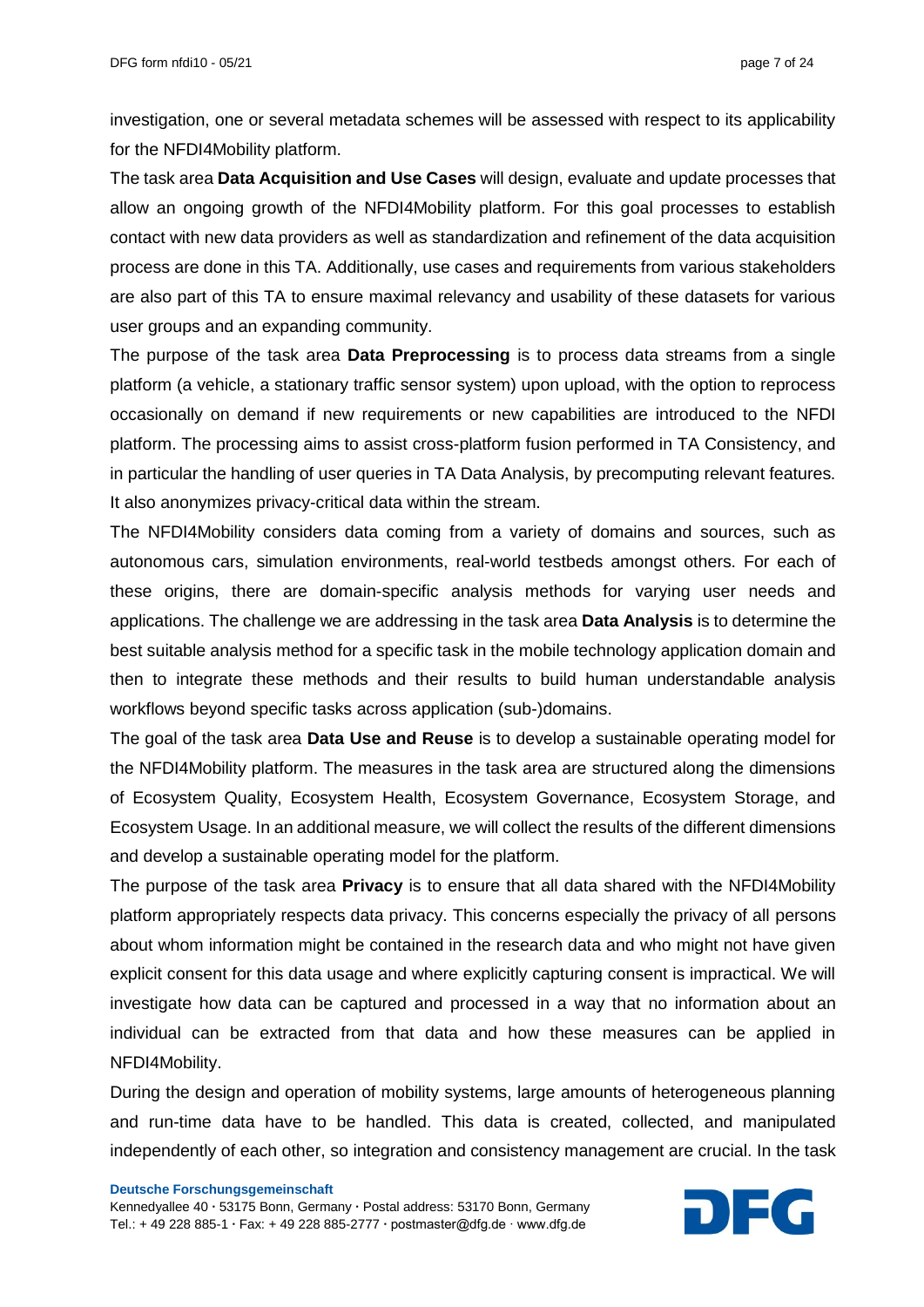area **Consistency and Data Integration**, we will combine approaches from software engineering, database research as well as domain-specific methods from other engineering disciplines to manage consistency in mobility data.

Promoting and increasing the visibility of the platform and thereby increasing the adoption of the platform is one of the main objectives of the task area **Networking**. We will focus on seven different measures to achieve this goal. All project members will be actively involved in this task. The task area **Governance & Coordination** deals with the set-up of all relevant rules, mechanisms and bodies to govern and coordinate the build-up and operation of NFDI4Mobility.

# **Brief description of the proposed use of existing infrastructures, tools and services that are essential in order to fulfil the planned consortium's objectives**

#### **Infrastructures**

Research Data Sources: *Test Areas:* Digital Test Field A9 (TUM), Test Area Autonomous Driving Baden-Württemberg – TAF-BW (FZI, KIT), Living Lab Future Mobility (FZI), digital test field SAFARI, Berlin (TUB), test road infrastructure for autonomous driving DIGINET-PS (TUB), extension of DIGINET-PS by Belntelli-Project (TUB), AutoNV\_OPR Ostprignitz-Ruppin (TUB), automated city driving environment "Stadtpilot" (TUBS), August Euler Air Field for automated vehicle and tram test (TUDA), Information and Communication Technology Infrastructure for Connected and Automated Road Transport - ICT4CART (UU). *Test Stands:* X-in-the-loop test stand network XiL-BW-e (KIT, UU), Vehicle test stands (KIT, TUB). Approx. 15 *Automated vehicles*: (IOSB, FUB, FZI, KIT, TU Berlin, TUBS, TUDA, UU). *Repositories:* Clearing House for Transport Data (DLR), German Mobility Panel MOP (KIT), KITTI Vision Benchmark Suite (KIT), TUBS Road User Dataset (TUBS), DriveU Traffic Light Dataset DTLD (UU) etc.

Computing resources for user access, data management services, and interlink of distributed repositories: Repository for archival and publication of research data, data privacy and anonymization RADAR (KIT), FORDATIS (IOSB), Steinbuch Centre for Computing (SCC, KIT), high performance computing cluster in Berlin etc.

Tools open to the community or as blueprint for NFDI tools: Helmholtz Analytics Toolkit – HeAT (DLR, KIT), sensor data management tool FROST-Server (IOSB), video and lidar data labelling and visualisation tool (KIT), labeling tool for object annotation in laser scans and videos (TUBS), full software stack for autonomous driving (FUB), data management plan creation tool RDMO (TUBS), Mobile Edge Computing based object recognition - MEC-View (UU) etc.

Services open to the community or as blueprint for NFDI services: Smart Data Innovation Lab provides hard- and software for the whole data lifecycle – SDIL (KIT), virtual machines - bwCloud SCOPE (KIT), research data management services - RDM@KIT (KIT), TUBS.researchdata

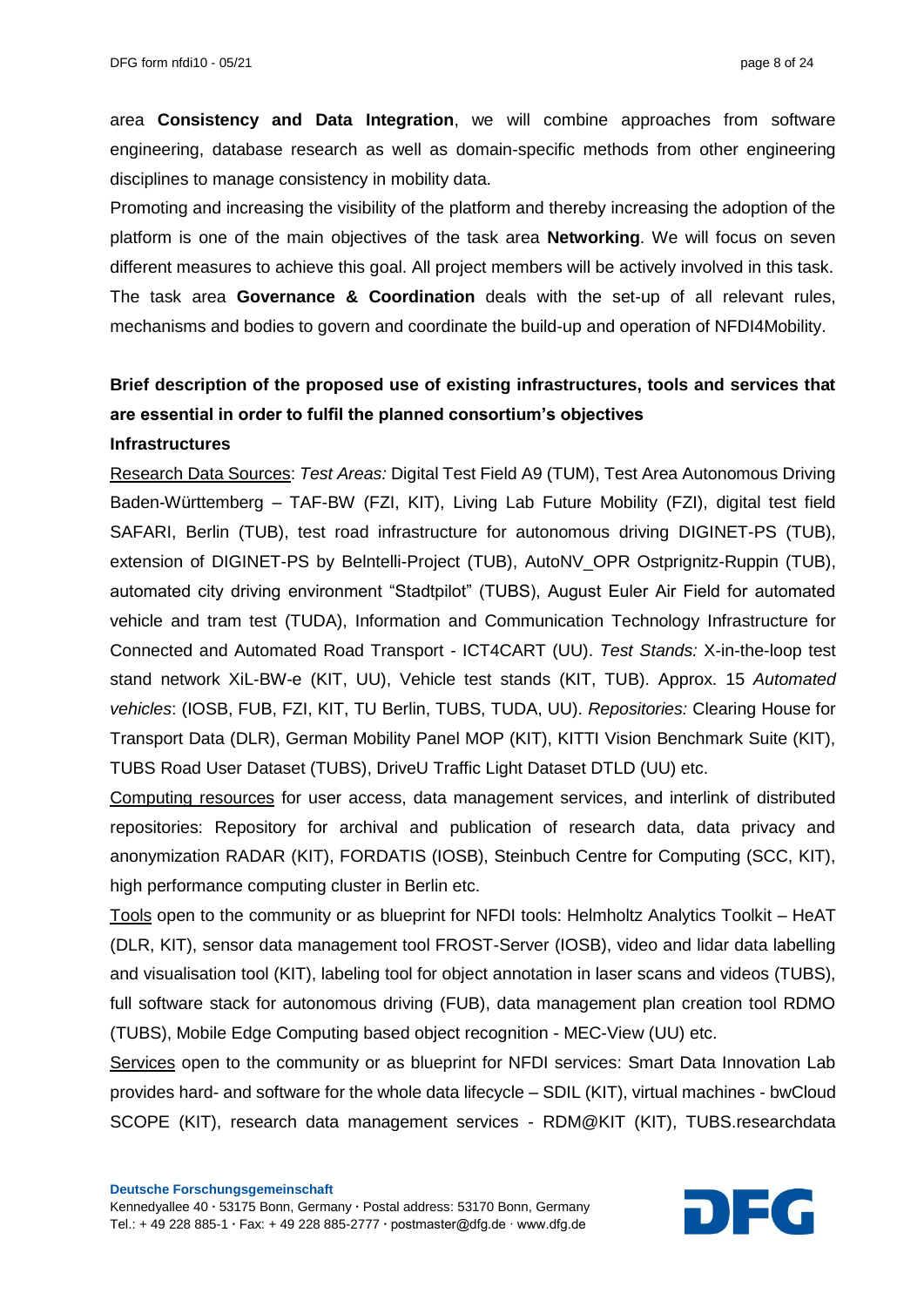competence center offers data consultation, training and project support, and training material (TUBS) etc.

# **Interfaces to other funded or proposed NFDI consortia: brief description of existing agreements for collaboration and/or plans for future collaboration**

*NFDI4Ing*: The agreement for shared tasks includes annual workshops, joint working groups and coordination of community activities in the subject area transport and mobility. The focus of NFDI4Mobility will be on fine-grained, decidedly domain specific challenges of ground-based transport and its travel behaviour aspects, while NFDI4Ing will enable the integration of engineering-specific requirements in the mobility domain, including air-borne transport, with other engineering disciplines based on their common denominators.

*MaRDI*: We will jointly specify an interface to provide traffic and mobility data for use in their mathematical models. The data formats of the interface will cover all modes (public and private transport) with their supply data (road and rail networks, traffic control data etc.) and their demand data (traffic and passenger counts, origin-destination-matrices, etc.). The interface will provide functionality to search specific meta data according to classifications and ontologies suitable for the MaRDI domain context. It will be a good prototype for interfaces to other domain communities. *NFDI4Earth*: The consortia of NFDI4Earth and NFDI4Mobility intend to collaborate in the agreements on Open and FAIR scientific data sharing as well as in the definition of Metadata profiles, Data Encodings and common vocabularies to allow easy usage of data for the respective communities. NFDI4Mobility could improve the research for predictive autonomous drive control by weather models and weather data as well as by detailed topography maps.

*FAIRmat*: The consortia will collaborate on the concepts and implementation of federated storage and archiving, data compression, search engines, and AI tools. We see a significant win-win situation by advancing the materials encyclopaedia and analytics toolkit based on vehicle and road infrastructure data in order to identify advanced materials that exhibit reduced ageing and/or tailored mechanical properties, improved sensor properties, or more efficient battery materials. In addition to the above-mentioned initiatives, with which agreements have already been reached, consultations are planned with the NFDIxCS and NFDI4DataScience initiatives.

# 4. Cross-cutting topics

# **Please identify cross-cutting topics that are relevant for your consortium and that need to be designed and developed by several or all NFDI consortia.**

Architecture for Distributed Research Data Infrastructure: A platform architecture to operate central tasks and to interlink local repositories of the partners will be necessary for the

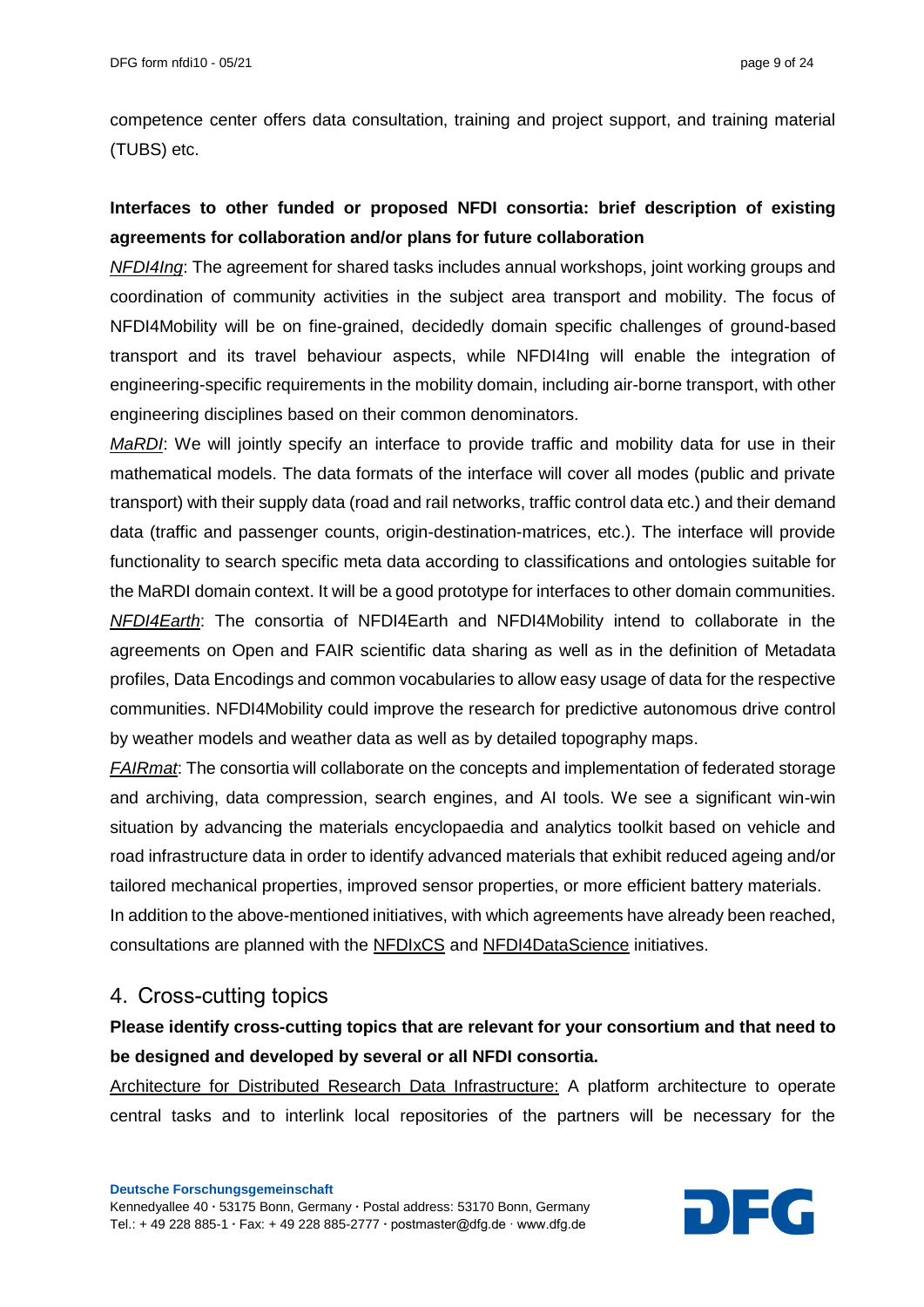NFDI4Mobility consortia. Other consortia may have similar needs which would be a basis for collaboration.

Data Privacy and Anonymisation: All research areas, which use data with possible relation to persons have the need to deal with data privacy issues and protect individual rights or persons effected by the data collection. Special challenges occur in relation to image and video data collected in the public domain but all other data sources with the possibility to reconstruct a relation to a person remain relevant. In general, research on all systems including the interaction with humans will need to deal with privacy questions. Research with such data requires tools and methods to ensure data privacy while maintaining the value of the data to address specific research questions. Anonymization is widely used as first measure but is only one out of several approaches.

Metadata and Standards: In recent years, a variety of general and domain specific metadata formats have been developed to store background information about respective data. But to combine multiple distributed data sources with varying uncertainties etc. in a research data infrastructure and keep the information accessible throughout the data processing pipeline, further development is still needed. The challenge is to find one or the smallest possible amount of existing metadata standards for the representation and description of the largest possible amount of data sets to have a lean and still expressive metadata scheme. A general subset of metadata describing e.g. the origin and terms of use of data could be very supportive for synergetic cross-domain data usage.

As a starting point, in many domains data standards and formats have been established, which often include definitions or suggestions for a subset of possible metadata.

# **Please indicate which of these cross-cutting topics your consortium could contribute to and how.**

The mobility sector generates a wide heterogeneous variety of data at different levels of abstraction, from simple source-destination relations to complex overall models of traffic situations resulting from sensor fusion. To a large extent, these data are not generated and collected in a controlled experimental environment, but in real traffic situations with high variance and hardly existing reproducibility. Therefore, to achieve reliable research results, the largest possible data base from wide-ranging recordings is usually used. However, this methodology results in data sets of fluctuating quality, and hinders comparability and general observability. The consortium therefore plans to deal intensively with the entire life cycle of the data from generation, processing and interpretation to deletion according to standards defined in the community and to generate methodological results that can also be transferred to other domains.

Kennedyallee 40 **∙** 53175 Bonn, Germany **∙** Postal address: 53170 Bonn, Germany Tel.: + 49 228 885-1 **∙** Fax: + 49 228 885-2777 **∙** postmaster@dfg.de ∙ www.dfg.de